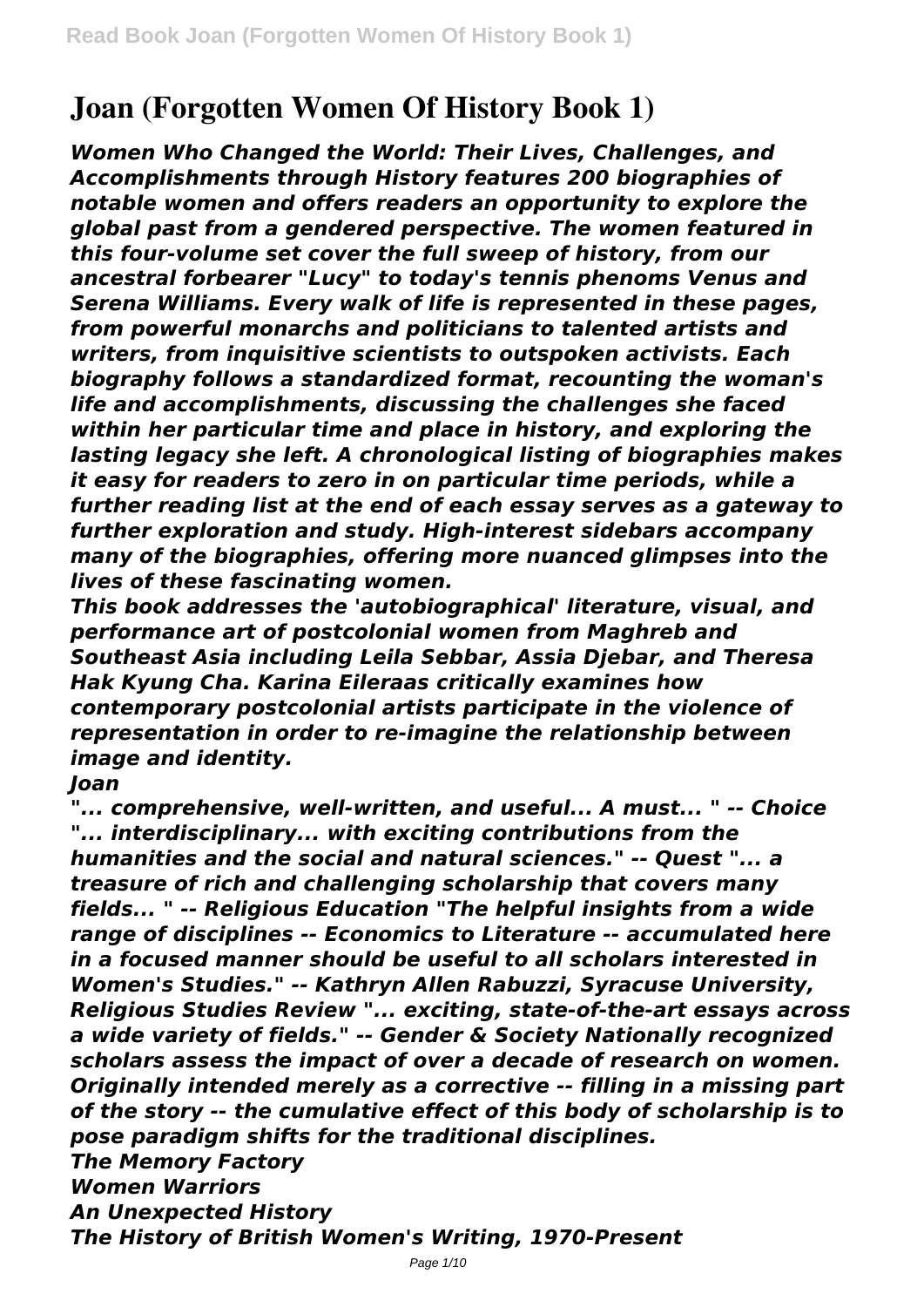# *The Great War in England in 1897 Transnational Fantasy, Symbolic Violence, and Feminist Misrecognition*

### *The Forgotten Desert Mothers*

Who says women don't go to war? From Vikings and African queens to cross-dressing military doctors and WWII Russian fighter pilots, these are the stories of women for whom battle was not a metaphor. The woman warrior is always cast as an anomaly—Joan of Arc, not GI Jane. But women, it turns out, have always gone to war. In this fascinating and lively world history, Pamela Toler not only introduces us to women who took up arms, she also shows why they did it and what happened when they stepped out of their traditional female roles to take on other identities. These are the stories of women who fought because they wanted to, because they had to, or because they could. Among the warriors you'll meet are: \* Tomyris, ruler of the Massagetae, who killed Cyrus the Great of Persia when he sought to invade her lands \* The West African ruler Amina of Hausa, who led her warriors in a campaign of territorial expansion for more than 30 years \* Boudica, who led the Celtic tribes of Britain into a massive rebellion against the Roman Empire to avenge the rapes of her daughters \* The Trung sisters, Trung Trac and Trung Nhi, who led an untrained army of 80,000 troops to drive the Chinese empire out of Vietnam \* The Joshigun, a group of 30 combat-trained Japanese women who fought against the forces of the Meiji emperor in the late 19th century \* Lakshmi Bai, Rani of Jhansi, who was regarded as the "bravest and best" military leader in the 1857 Indian Mutiny against British rule \* Maria Bochkareva, who commanded Russia's first all-female battalion—the First Women's Battalion of Death—during WWII \* Buffalo Calf Road Woman, the Cheyenne warrior who knocked General Custer off his horse at the Battle of Little Bighorn \* Juana Azurduy de Padilla, a mestiza warrior who fought in at least 16 major battles against colonizers of Latin America and who is a national hero in Bolivia and Argentina today \* And many more spanning from ancient times through the 20th century. By considering the ways in which their presence has been erased from history, Toler reveals that women have always fought—not in spite of being women but because they are women.

Looks at the philosophical foundations for the teaching of history, and shares the teaching experiences of the author.

Book Excerpt: urescit, Benzo memorante. Carol. Cluzio, l. c. Annuo justam attingens Maturitatem Spatio. Franc. Hernandes, apud Anton. Rech. In Hist. Ind. Occidental, lib. 5. c. 1.[d] It seems likely that the Spanish Authors who say there are four Kinds of this at Mexico, have no better Foundation for the difference than this; and Mons. Tournefort had reason to say after Father Plumier, that he only knew one Kind of this Tree. Cacao Speciem Unicam novi. Append. Rei Herb. pag. 660.[e] A new Voyage round the World. Tom. 1. Ch. 3. p. 69.[f] Pomet's General History of Drugs, Book vii. Ch. xiv. pag. 205. Chomel's Abridgment of usual Plants. Valentin. Hist. Simplicium reform. lib. 2.[g] New Relation of the East Indies. Tom. 1. Part 2. Ch. 19.[h] A curious Discourse upon Chocolate, by Ant. Colmenero de Cedesma, Physician and Chirurgeon at Paris 1643.Read More

"The Great War in England in 1897" by William Le Queux. Published by Good Press. Good Press publishes a wide range of titles that encompasses every genre. From well-known classics & literary fiction and non-fiction to forgotten?or yet undiscovered gems?of world literature, we issue the books that need to be read. Each Good Press edition has been meticulously edited and formatted to boost readability for all e-readers and devices. Our goal is to produce eBooks that are userfriendly and accessible to everyone in a high-quality digital format.

The Forgotten Women Artists of Vienna 1900

A Tudor Spoof Collection

The Social Life of a Herstory Textbook

Means to an end

Joan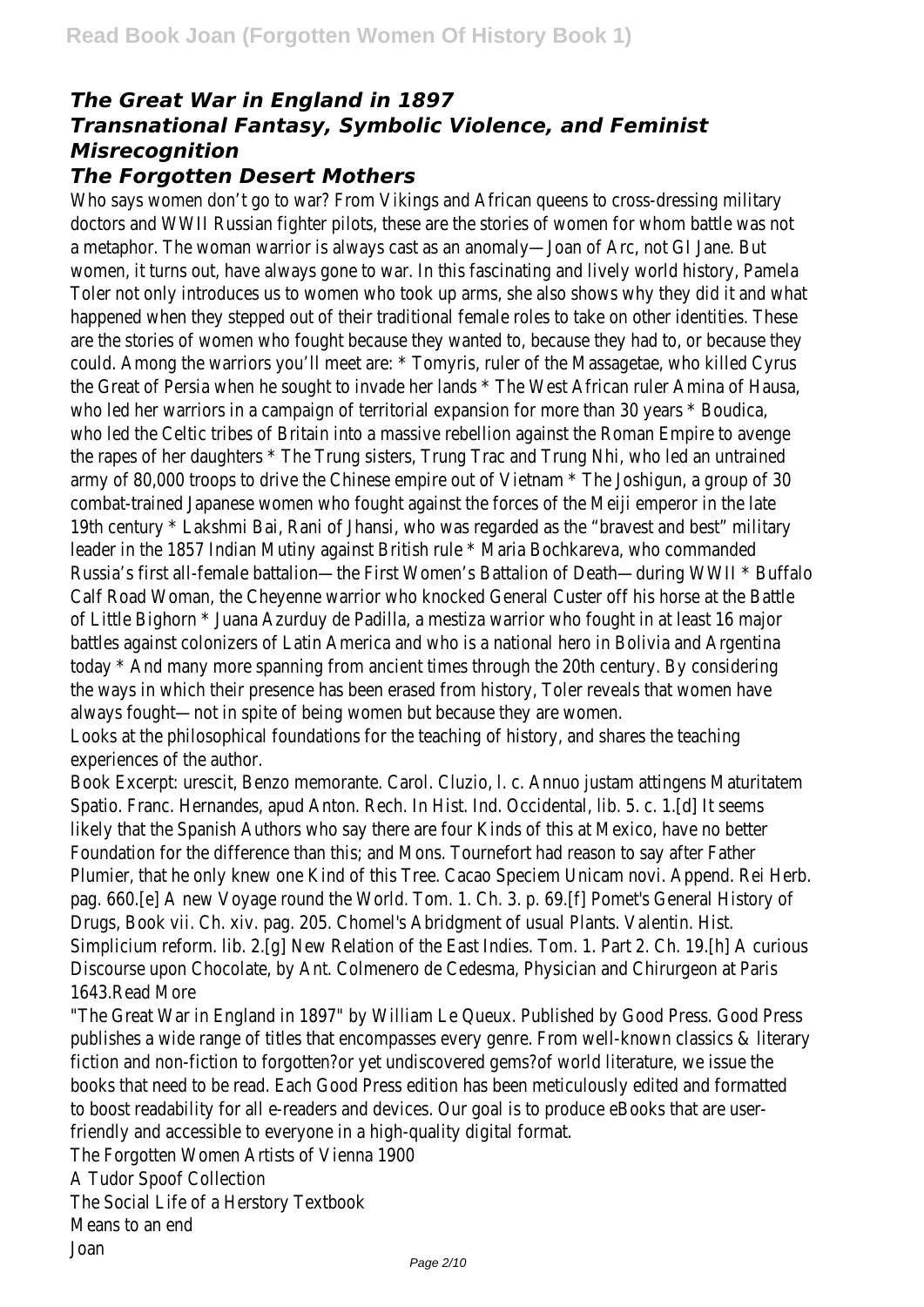#### Lighting Dark Places

Essays on Kate Grenville

Presents the wisdom of many early women Christian leaders, discussing the meanings of their teachings and the spirituality of their lives, and also providing a time line, glossary, selected bibliography, calendar of feasts, and ordination rite.

Chronicles the Germany's and Japan's struggles to reclaim a defeated national past. This book compares the ways German and Japanese scholars revised national history after World War-II in the shadows of fascism, surrender and American occupation. It shows that the focus on the nation can be understood only within a transnational context.

In John Buchan's thrill-a-minute novel Salute to Adventurers, hero Andrew Garvald makes his way from the dreary moors of his native land to the deceptively bucolic landscape of early colonial America. Faced with adversity, danger and social scorn, Garvald nevertheless stands firm in his commitment to bringing fairness and order to the burgeoning colony. Will he achieve this aim and live to tell the tale?

In 1845 a blight of unknown origin destroved the potato crop in Ireland triggering a series of events that would change forever the course of Ireland's history. The British government called the famine an act of God. The Irish called it genocide. By any name the famine caused the death of over one million men, women, and children by starvation and disease. Another two million were forced to flee the country. With the famine as a backdrop, this is a story about two families as different as coarse wool and fine silk. Michael Ranahan, the son of a tenant farmer, dreams of breaking his bondage to the land and going to America. The passage money has been saved. He's made up his mind to go. And then-the blight strikes and Michael must put his dream on hold. The landlord, Lord Somerville, is a compassionate man who struggles to preserve a way of life without compromising his ideals. To add to his troubles, he has to deal with a recalcitrant daughter who chafes at being forced to live in a country of "bog runners."In The Time Of Famine is a story of survival. It's a story of duplicity. But most of all, it's a story of love and sacrifice. Women Who Changed the World: Their Lives, Challenges, and Accomplishments through History [4 volumes]

Landmark Essays and Controversies

Doing Women's History in Public

Why History Matters

The Natural History of Chocolate

Engendering discourse in Singapore and Malaysia

Remaking Gender, Sexuality and Culture in 1970s Australia

*Walking and Talking Feminist Rhetorics: Landmark Essays and Controversies gathers significant, oft-cited scholarship about feminism and rhetoric into one convenient volume. Essays examine the formation of the vibrant and growing field of feminist rhetoric; feminist historiographic research methods and methodologies; and women's distinct sites, genres, and styles of rhetoric. The book's most innovative and pedagogically useful feature is its presentation of controversies in the form of case studies, each consisting of exchanges between or among scholars about significant questions.*

*A complete guide to interpreting women's history. Women's history is everywhere, not only in historic house museums named for women but also in homes named for famous men, museums of every conceivable kind, forts and battlefields, even ships, mines, and in buckets. Women's history while present at every museum and historic site remains less fully interpreted in spite of decades of vibrant and expansive scholarship. Doing Women's History in Public: A Handbook for Interpretation at Museums and Historic Sites connects that scholarship with the tangible resources*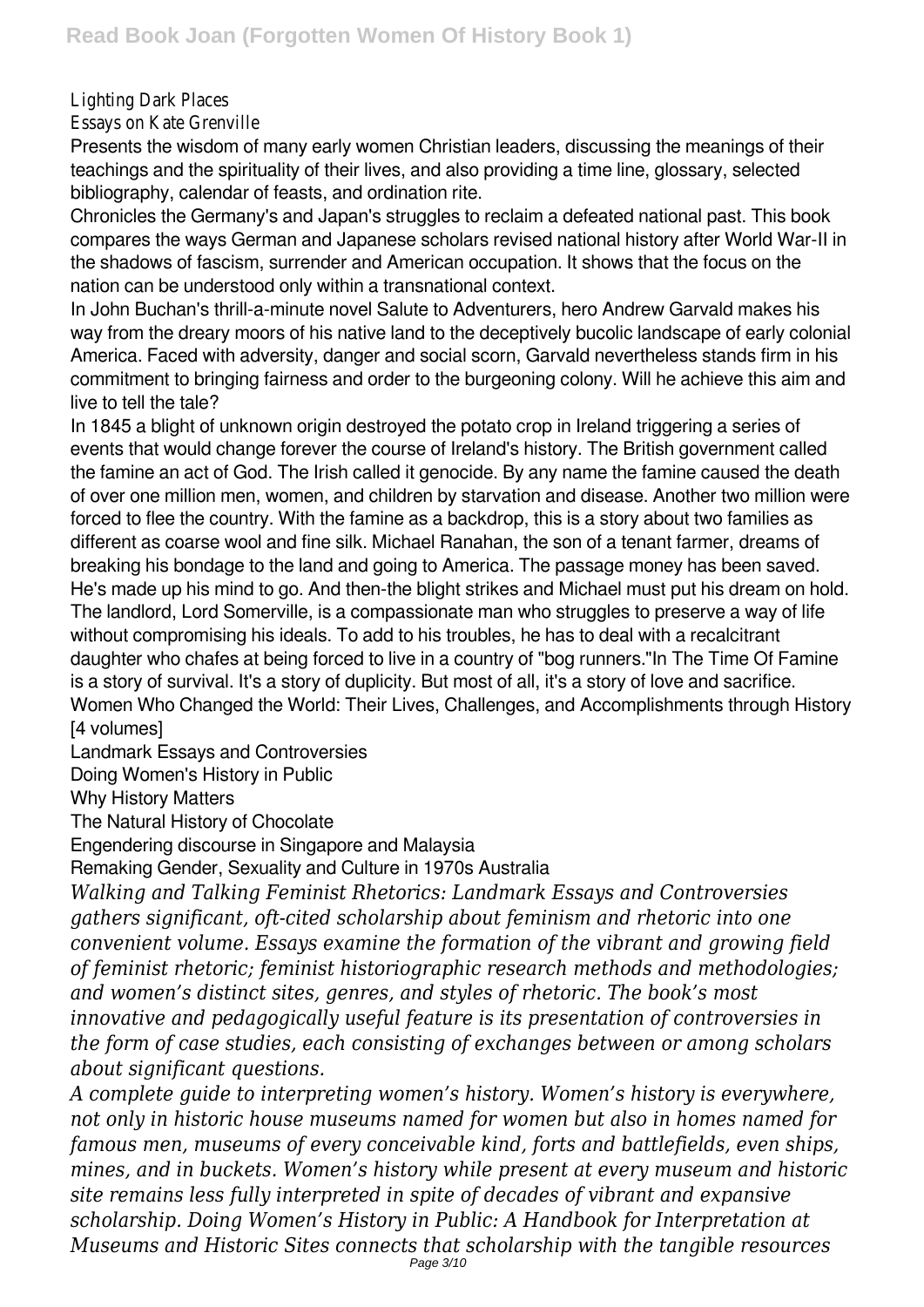*and the sensuality that form museums and historic sites-- the objects, architecture and landscapes-- in ways that encourage visitor fascination and understanding and center interpretation on the women active in them. With numerous examples that focus on all women and girls, it appropriately includes everyone, for women intersect with every other human group. This book provides arguments, sources (written, oral, and visual), and tools for finding women's history, preserving it, and interpreting it with the public. It uses the framework of Significance (importance), Knowledge Base (research in primary, secondary, and tertiary sources), and Tangible Resources (the preserved physical embodiment of history in objects, architecture, and landscapes). Discusses traditional and technology-assisted interpretation and provides Tools to implement Doing Women's History in Public. Using a hospitality model, museums and historic sites are the locales where we assemble, learn from each other, and take our insights into a more gender-shared future.*

*Using innovative methodologies and theories to rethink American Indian history, this book challenges previous scholarship about Native Americans and their communities.*

*In 1933, Joan Harrison was a twenty-six-year-old former salesgirl with a dream of escaping both her stodgy London suburb and the dreadful prospect of settling down with one of the local boys. A few short years later, she was Alfred Hitchcock's confidante and one of the Oscar-nominated screenwriters of his first American film, Rebecca. Harrison had quickly grown from being the worst secretary Hitchcock ever had to one of his closest collaborators, critically shaping his brand as the "Master of Suspense." Forging her own public persona as the female Hitchcock, Harrison went on to produce numerous Hollywood features before becoming a television pioneer as the producer of Alfred Hitchcock Presents. A respected powerhouse, she acquired a singular reputation for running amazingly smooth productions— and defying anyone who posed an obstacle. She built most of her films and series from the ground up. She waged rough-and-tumble battles against executives and censors, and even helped to break the Hollywood blacklist. She teamed up with many of the most respected, well-known directors, writers, and actors of the twentieth century. And she did it all on her own terms. Author Christina Lane shows how this stylish, stunning woman became Hollywood's most powerful female writer-producer—one whom history has since overlooked. Memphis 1873*

*French Legends: the Life and Legacy of Joan of Arc Volume Ten Encyclopedia of Women in the Renaissance Walking and Talking Feminist Rhetorics Life and Thought*

This is the first published collection of critical essays on the work of Kate Grenville, one of AustraliaOCOs most important contemporary writers. Grenville has been acclaimed for her novels, winning numerous national and international prizes including the Orange Prize for Fiction and the Commonwealth WritersOCO Prize. Her novels are marked by sharp observations of outsider figures who are often under pressure to conform to societyOCOs norms.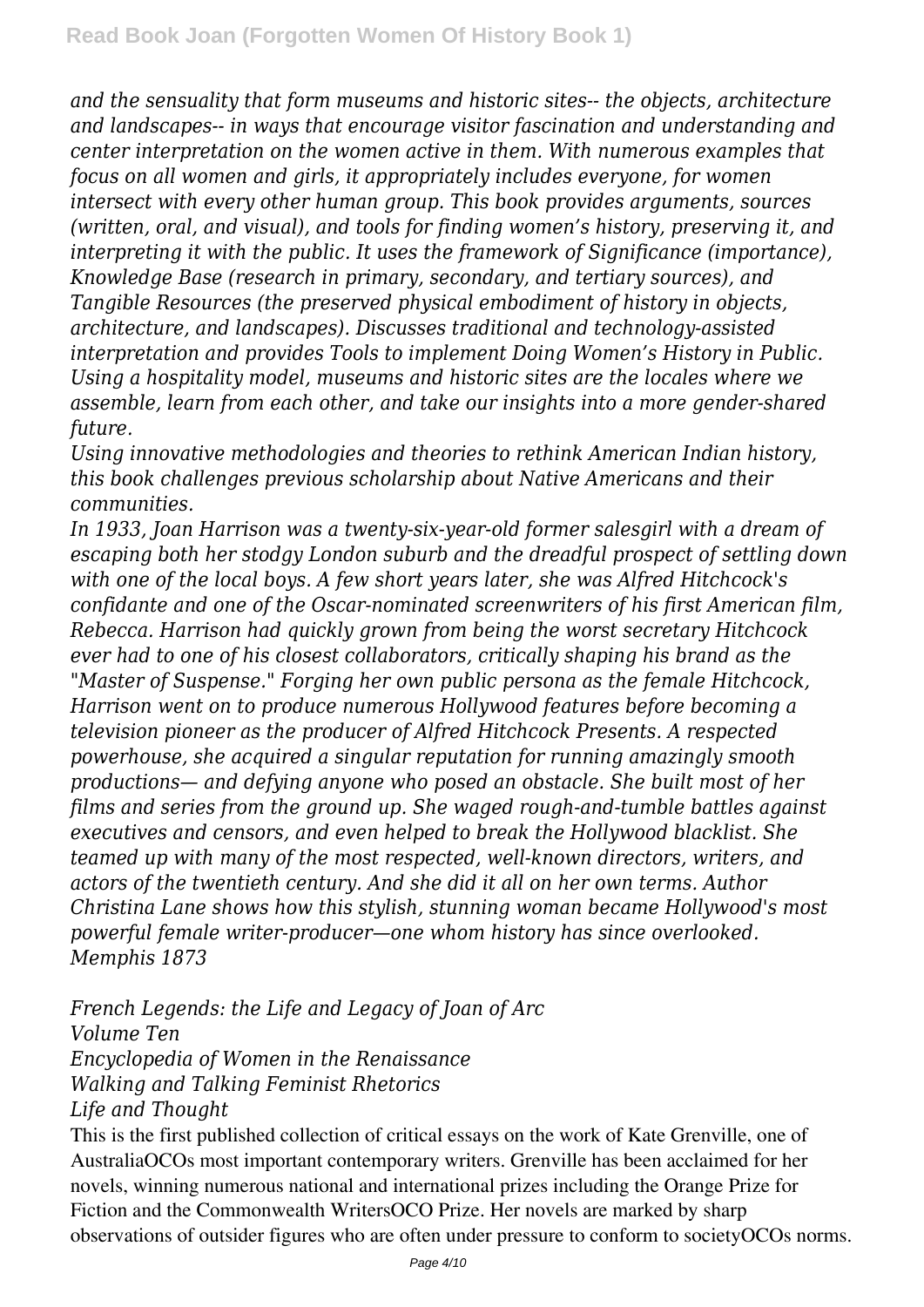More recently, she has written novels set in AustraliaOCOs past, revisiting and re-imagining colonial encounters between settlers and Indigenous Australians.This collection of essays includes a scholarly introduction and three new essays that reflect on GrenvilleOCOs work in relation to her approach to feminism, her role as public intellectual and her books on writing. The other nine essays provide analyses of each of her novels published to date, from the early success of LilianOCOs Story and Dreamhouse to the most recently published novel, The Lieutenant . Her work has been the subject of some debate and this is reflected in a number of the essays published here, most particularly with regard to her most successful novel to date, The Secret River . This intellectual engagement with important contemporary issues is a mark of GrenvilleOCOs fiction, testament to her own analysis of the vital role of writers in uncertain times. She has suggested that OC writers have ways of going into the darkest places, taking readers with them and coming out safely.OCO This volume attests to GrenvilleOCOs own significance as a writer in a time of change and to the value of her novels as indices of that change and in OC lighting dark places.OCO"

Excerpt from Notable Women in History: The Lives of Women Who in All Ages, All Lands, and in All Womanly Occupations Have Won Fame and Put Their Imprint on the World's History Lord Raglan or Florence Nightingale did the more to reanimate the drooping spirits of the English soldiers in the Crimea. And as a dashing leader, a beaux sabreur, Sheridan in no degree surpassed Joan of Arc. Her white armor and nowing tresses rallied her waver ing troops as effectively as did that terrible oath which Little Phil. Is practically reputed to have ripped out on the twenty - mile ride to Winchester. These are extreme instances of course - extreme as to men as well as to women. But I think no one can read these sketches of seventy Women of History it would not have been hard to collect three times as many - without appreciating some of the heights to which the feminine mind is capable of rising and the infinite variety of its flights. Let it be remembered that in all times and amidst all peoples of which we have knowledge the woman has been held the weaker vessel and the study of man has been to keep her weak. Not necessarily physically weak by any means. Wit ness the lordly husband of the tropics lolling at ease while his various wives till the fields. But weak in all that makes for personal initiative and independence. About the Publisher Forgotten Books publishes hundreds of thousands of rare and classic books. Find more at www.forgottenbooks.com This book is a reproduction of an important historical work. Forgotten Books uses state-of-the-art technology to digitally reconstruct the work, preserving the original format whilst repairing imperfections present in the aged copy. In rare cases, an imperfection in the original, such as a blemish or missing page, may be replicated in our edition. We do, however, repair the vast majority of imperfections successfully; any imperfections that remain are intentionally left to preserve the state of such historical works.

The first cross-disciplinary history of women's international thought, analysing leading international thinkers of the twentieth century.

A collection of irreverent, tongue-in-cheek, side-splittingly funny Tudor history spoofs from the insane, but rather clever, Ann Nonny. For the first time since the 16th century, we are able to share over 40 celebrated spoofs by Tudor literary genius (read mad woman) Ann Nonny. Her writing provides us with a unique insight into Tudor England, and the soap opera which was Henry VIII's life. Nonny's work will no doubt find its way into the annals of English history and be enjoyed for many centuries to come. Tales in this book include: 20 Things to Remember When Marrying Henry VIII The Second Boleyn Tart Bring Out Your Dead The Six Ex-Wives of Henry If Only There Had Been a Prenup ... and many more. We would like to warn you not to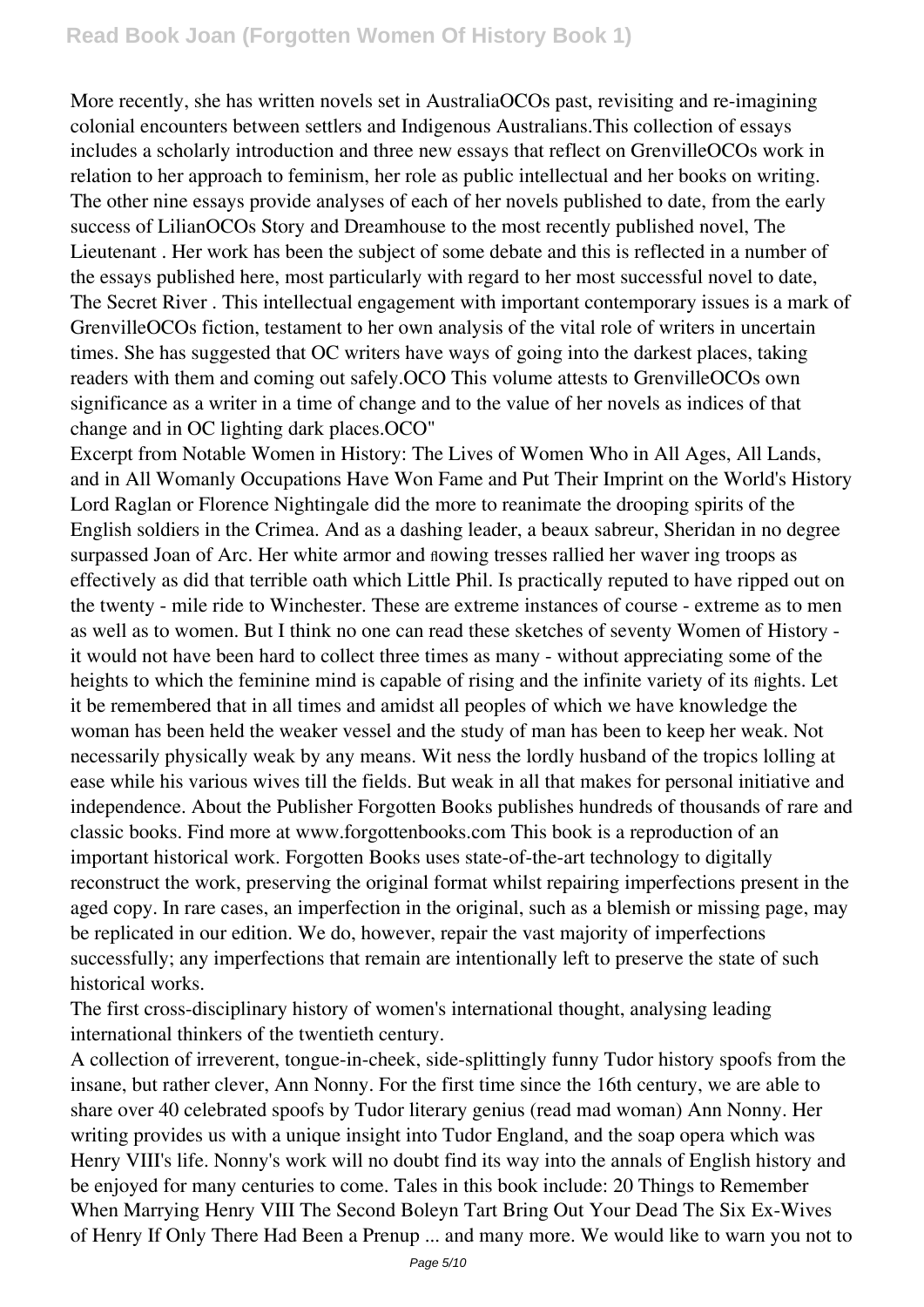drink coffee or any other beverage while reading this book. This book is definitely not for children...

Women's International Thought: A New History

Fresh Verdicts on Joan of Arc

Women and the Politics of Representation in Southeast Asia

Women's History in Global Perspective

French Legends

A Handbook for Interpretation at Museums and Historic Sites

The Lives of Women Who in All Ages, All Lands, and in All Womanly Occupations Have Won Fame and Put Their Imprint on the World's History (Classic Reprint)

Presents biographical and topical information on the contributions made by women during the Renaissance in such fields as medicine, religion, and art.

Trisha, a mid-level manager, dreams of grandeur: a sprawling professional network, a close-knit family, corporate success and domestic bliss. Dev, next-in-line to CEO, hopes for total detachment from work and devises a cunning delegation system run by email-forwards. Their circumstances are challenged when a looming organizational restructure forces them to re-evaluate their personal goals and their onagain-off-again relationship. Set in an India stuck between tradition and modernity, Means to an End, follows Trisha and Dev, as they struggle to fulfill the expectations of their company, their family and the society.

For fans of Ada Twist: Scientist comes a fascinating picture book biography of a pioneering female scientist--who loved reptiles! Back in the days of long skirts and afternoon teas, young Joan Procter entertained the most unusual party guests: slithery and scaly ones, who turned over teacups and crawled past the crumpets.... While other girls played with dolls, Joan preferred the company of reptiles. She carried her favorite lizard with her everywhere--she even brought a crocodile to school! When Joan grew older, she became the Curator of Reptiles at the British Museum. She went on to design the Reptile House at the London Zoo, including a home for the rumored-to-be-vicious komodo dragons. There, just like when she was a little girl, Joan hosted children's tea parties--with her komodo dragon as the guest of honor. With a lively text and vibrant illustrations, scientist and writer Patricia Valdez and illustrator Felicita Sala bring to life Joan Procter's inspiring story of passion and determination. A Chicago Public Library Best Book of the Year selection

The 1970s was a decade when matters previously considered private and personal became public and political. These shifts not only transformed Australian politics, they engendered far-reaching cultural and social changes. Feminists challenged 'man-made' norms and sought to recover lost histories of female achievement and cultural endeavour. They made films, picked up spanners and established printing presses. The notion that 'the personal was political' began to transform long-held ideas about masculinity and femininity, both in public and private life. In the spaces between official discourses and everyday experience, many sought to revolutionise the lives of Australian men and women. Everyday Revolutions brings together new research on the cultural and social impact of the feminist and sexual revolutions of the 1970s in Australia. Gay Liberation and Women's Liberation movements erupted, challenging almost every aspect of Australian life. The pill became widely available and sexuality was both celebrated and flaunted. Campaigns to decriminalise abortion and homosexuality emerged across the country. Activists set up women's refuges, rape crisis centres and counselling services. Governments responded to new demands for representation and rights, appointing women's advisors and funding new services. Everyday Revolutions is unique in its focus not on the activist or legislative achievements of the women's and gay and lesbian movements, but on their cultural and social dimensions. It is a diverse and rich collection of essays that reminds us that women's and gay liberation were revolutionary movements. In the Time of Famine

Bernard Shaw, Sean O' Casey, and the Dead James Connolly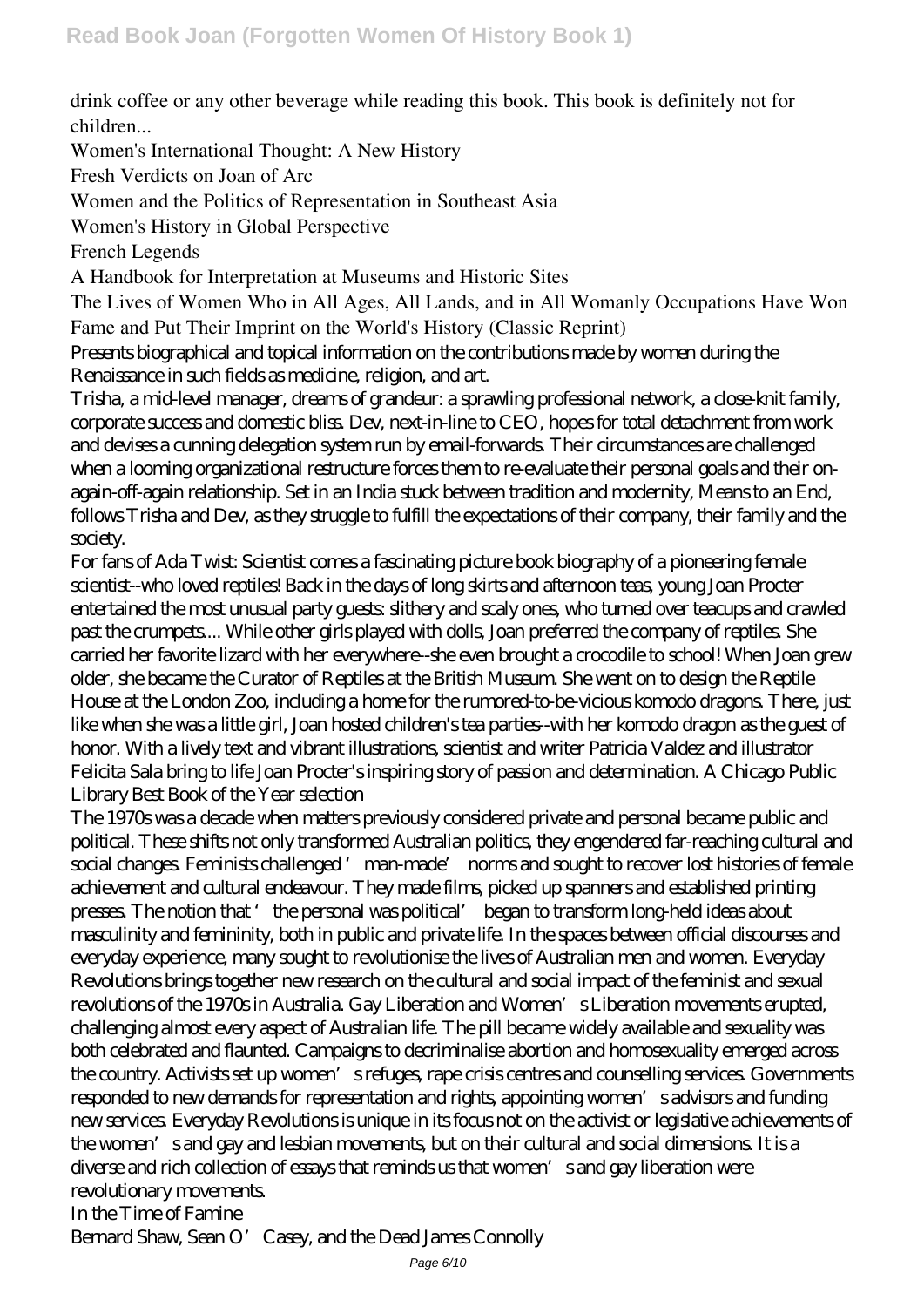#### Girlhood in America: An Encyclopedia 2 Volumes Women in the United States, 1830-1945 The Oxford Companion to Family and Local History Hollywood Producer Joan Harrison, the Forgotten Woman Behind Hitchcock Notable Women in History

The Coordinating Council for Women in History evolved from a cohort of women historians who turned their scholarly focus to the recovery of women's experiences. In so doing, they created and legitimated the field of women's history. The contributors to this volume, former CCWH officers, mark the 30th anniversary of the organization while commemorating three decades of feminist activism and scholarship. Recording the diverse paths women have taken to become historians, the essays contained in this book describe how a particular group of women negotiated the often competing demands of being a woman, a professional, and a political activist from the turbulent 1960s through the challenges of the 1990s. But beyond the celebration of personal and professional progress, this collection contributes to the emerging historiography of women's history and the literature on women in the professions. Copyright © Libri GmbH. All rights reserved.

This fully revised and updated edition contains over 2,000 entries from adoption to World War records. This edition advises how to research your family tree using the internet and details the full range of online resources available.

Women in the United States, 1830-1945 investigates women's economic, social, political and cultural history, encompassing all ethnic and racial groups and religions. It provides a general introduction to the history of women in industrializing America. Both a history of women and a history of the United States, its chronology is shaped by economic stages and political events. Although there were vast changes in all aspects of women's lives, gender (the social roles imputed to the sexes) continued to define women's (and men's) lives as much in 1945 as it had in 1830.

Twenty-nine collected essays represent a critical history of Shakespeare's play as text and as theater, beginning with Samuel Johnson in 1765, and ending with a review of the Royal Shakespeare Company production in 1991. The criticism centers on three aspects of the play: the love/friendship debate.

The Merry Wives of Henry VIII

Writing History in Germany and Japan in the American Century

Bridging Institutionalism and Actor-Network Theory

Voices of Women Historians

Between Image and Identity

Rethinking American Indian History

The Impact of Feminist Research in the Academy

This volume examines the Bible's role in the modern world, with a focus on its dissemination throughout the Americas, Africa, and Asia.

Singapore and Malaysia are rapidly modernising, globalising Asian states which, although being distinct nations since 1965, share common elements in the on-going struggle over the meaning of gender and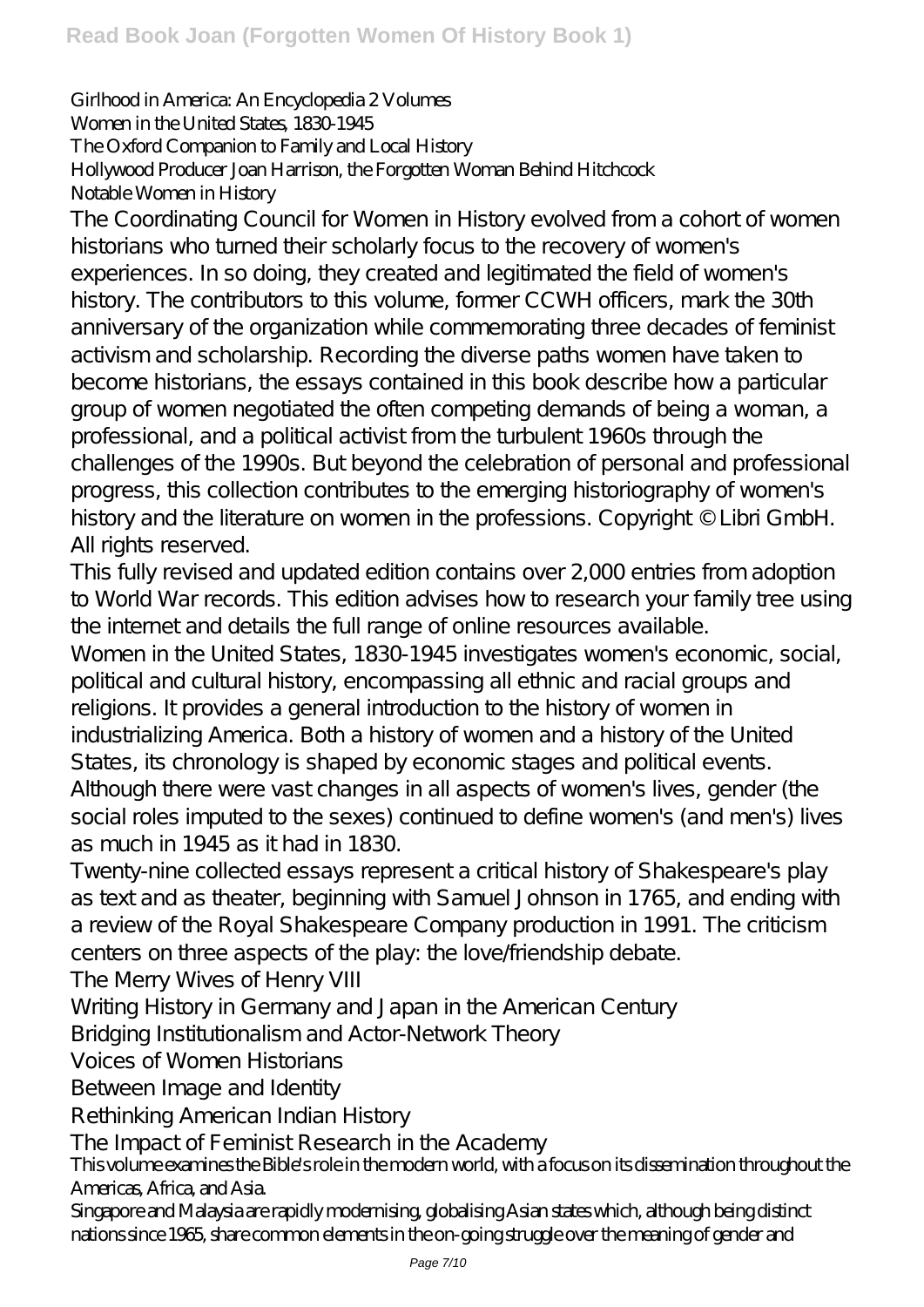## **Read Book Joan (Forgotten Women Of History Book 1)**

sexuality in their societies. This is the first book to discuss a range of discourses around gender in these two countries. Women and the Politics of Representation in Southeast Asia: Engendering Discourse in Singapore and Malaysia seeks to give an overview of how gender and representation come together in various configurations in the history and contemporary culture of both nations. It examines the discursive construction of gender, sexuality and representation in a variety of areas, including the politics of everyday life, education, popular culture, literature, film, theatre and photography. Chapters examine a range of tropes such as the Orientalist "Sarong Party Girl," the iconic "Singapore Girl" of Singapore Airlines, and the figure of pious Muslim femininity celebrated by Malaysian NGO IMAN, all of which play important roles in delineating limitations for gender roles. The collection also draws attention to resistance to these gender boundaries in theatre, film, blogs and social media, and pedagogy. Bringing together research from a variety of humanistic and social science fields, such as film, material culture, semiotics, literature and pedagogy, the book is a comprehensive feminist survey that will be of use for students and scholars of Women's Studies and Asian Studies, as well as on courses on gender, media and popular culture in Asia. \*Includes pictures and art depicting Joan of Arc and important people, places, and events in her life. \*Discusses her life, career, trial, and death. "King of England, if you do not do these things, I am the commander of the military; and in whatever place I shall find your men in France, I will make them flee the country, whether they wish to or not." - Joan of Arc A lot of ink has been spilled covering the lives of history's most influential figures, but how much of the forest is lost for the trees? In Charles River Editors' French series, readers can get caught up to speed on the lives of France's most important men and women in the time it takes to finish a commute, while learning interesting facts long forgotten or never known. Joan of Arc is one of the most famous women in history: a French folk legend, a Catholic saint, and a military heroine. Yet almost nothing is truly known about the Maid of Orleans besides her ultimate fate, being burned at the stake when she was still a teenager. The Hundred Years War between France and England was one of the great wars of the feudal ages, a conflict literally spanning a century in which an untold number of men on each side died. That makes it all more amazing that a teenaged peasant girl came to the front lines. Claiming God instructed her to save France from England, she convinced the uncrowned Charles to send her to the siege of Orleans, and she subsequently led the French army to a string of important victories that made it possible for Charles VII to be coronated as the King of France. Joan then exited the stage almost as quickly as she entered it, being captured by the Burgundians and handed over to the English to be put to death for heresy. Over the centuries, the memory of Joan of Arc has been firmly embedded in French lore, where she is still constantly invoked, and she remains a staple of world history and pop culture. While she is constantly portrayed in film and art, scholars debate the accuracy of historical accounts about her, and her legend and mythology hang above all of it. French Legends: The Life and Legacy of Joan of Arc looks at the life of the famous French heroine, attempting to separate fact from fiction and analyzing her legacy. Along with pictures of important people, places, and events, you will learn about Joan of Arc like you never have before, in no time at all.

This book studies the possibility for feminist educational change by examining a case study on the social life of a French gender and women history textbook. Massilia Ourabah opens a unique and timely dialogue between two antagonistic sociological trends: institutionalism and actor-network theory (ANT), and more specifically the inhabited institution approach and the sociology of translation. The structure of the book is dual: it offers one version of the case study grounded in the institutionalist approach, and another version grounded in the translational approach. The goal is to show that through the introduction of institutional elements and the rejection of some of ANT' sstrongest assumptions, the critical value of ANT can be restored and prove a useful framework for studying sociomaterial networks in education. The book also engages with feminist pedagogy and discusses the implications of the case study for the prospect of a more gender-balanced educational curriculum.

The Life and Legacy of Joan of Arc

The European Women's History Reader

Joan Procter, Dragon Doctor

The Personal, the Political, the Professional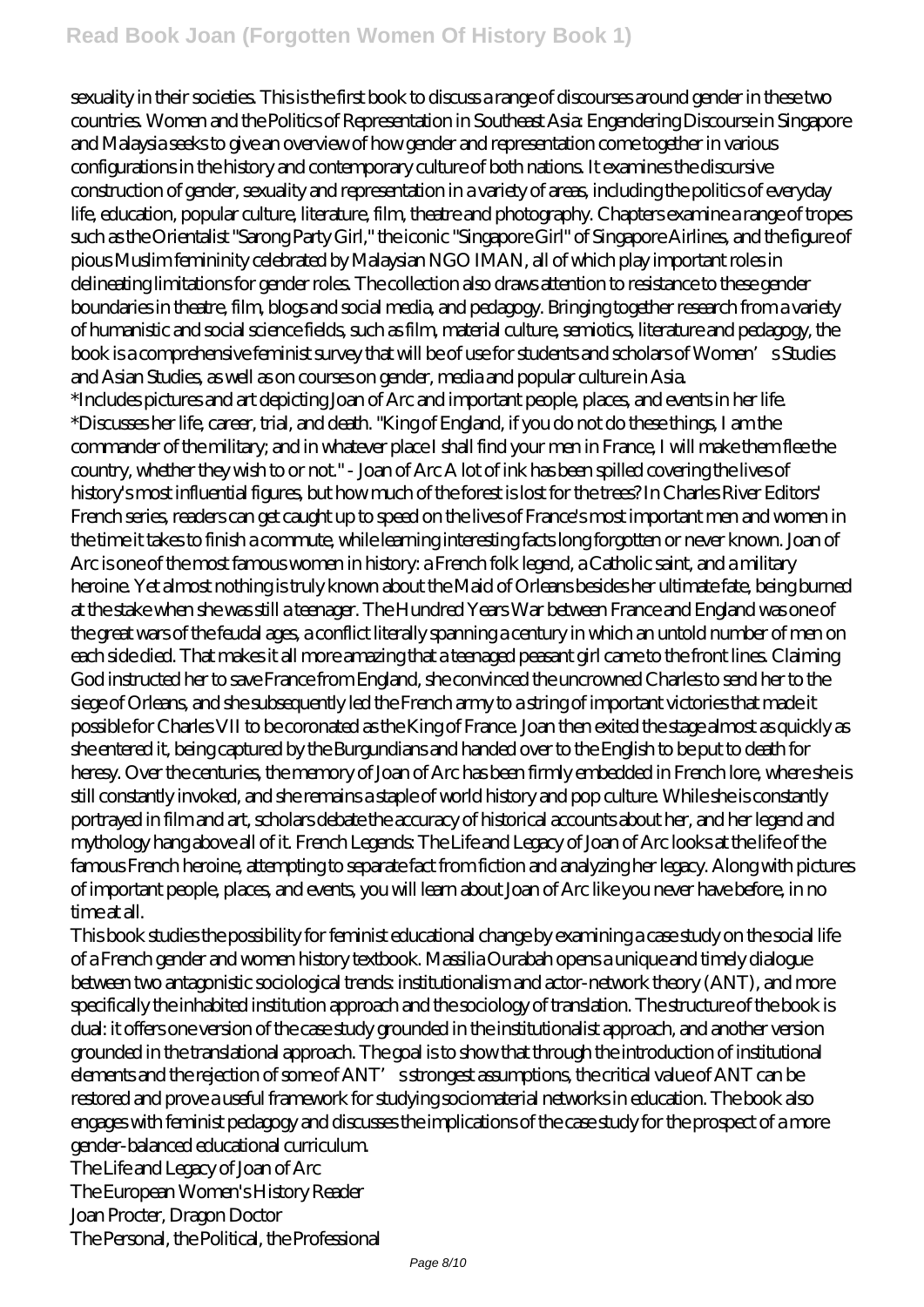#### Salute to Adventurers

Sayings, Lives, and Stories of Early Christian Women

The Woman Who Loved Reptiles

Having survived the worst effects of the Civil War, the city of Memphis, battered but unbowed, finds itself facing a far more dangerous foe. It is invisible, lethal, and unstoppable: a plague of yellow fever. It is the story of JP Mahoney, 14-year-old farm boy who dreams of escape from tedious chores and farmlife routine. It is the story of a courageous young woman, Ginnie Moon, onetime Confederate spy, who now operates a boarding house for men who have survived the war. And it is the story of Kevin O'Boyle, an embittered riverfront laborer, who blames the world for his troubles, and finds the crippled city his perfect prey. Several characters in the novel are actual historical figures, most notably Ginnie Moon, Judge "Pappy" Hadden, and Cap'n Jim Lee. Their actions, and those of the other characters, are entirely fictional. The plague, one of several to hit the city in the years following the war, was all too real.

"The Memory Factory introduces an English-speaking public to the significant women artists of Vienna at the turn of the twentieth century, each chosen for her aesthetic innovations and participation in public exhibitions. These women played important public roles as exhibiting artists, both individually and in collectives, but this history has been silenced over time. Their stories show that the city of Vienna was contradictory and cosmopolitan: despite men-only policies in its main art institutions, it offered a myriad of unexpected ways for women artists to forge successful public careers. Women artists came from the provinces, Russia, and Germany to participate in its vibrant art scene. However, and especially because so many of the artists were Jewish, their contributions were actively obscured beginning in the late 1930s. Many had to flee Austria, losing their studios and lifework in the process. Some were killed in concentration camps. Along with the stories of individual women artists, the author reconstructs the history of separate women artists' associations and their exhibitions. Chapters covering the careers of Tina Blau, Elena Luksch-Makowsky, Helene Funke, and Teresa Ries (among others) point to a more integrated and cosmopolitan art world than previously thought; one where women became part of the avant-garde, accepted and even highlighted in major exhibitions at the Secession and with the Klimt group. "This is an excellent addition to the literature on fin-desiáecle Vienna, well-researched and well-argued. It highlights little-known artists and situates them in a novel interpretation of women's roles in the art world. The author challenges dominant tropes of feminist historiography and thus sheds new light on twentieth-century art historyand historiography," Michael Gubser, James Madison University. "--Provided by publisher. This book details the Irish socialistic tracks pursued by Bernard Shaw and Sean O'Casey, mostly after 1916, that were arguably impacted by the executed James Connolly. The historical context is carefully unearthed, stretching from its 1894 roots via W. B. Yeats' dream of Shaw as a menacing, yet grinning sewing machine, to Shaw's and O'Casey's 1928 masterworks. In the process, Shaw's War Issues for Irishmen, Annajanska, the Bolshevik Empress, The Tragedy of an Elderly Gentleman, Saint Joan, The Intelligent Woman's Guide to Socialism and Capitalism, and O'Casey's The Story of the Irish Citizen Army, The Shadow of a Gunman, Juno and the Paycock, The Plough and the Stars, and The Silver Tassie are reconsidered, revealing previously undiscovered textures to the masterworks. All of which provides a rethinking, a reconsideration of Ireland's great drama of the 1920s, as well as furthering the knowledge of Shaw, O'Casey, and Connolly.

This book maps the most active and vibrant period in the history of British women's writing. Examining changes and continuities in fiction, poetry, drama, and journalism, as well as